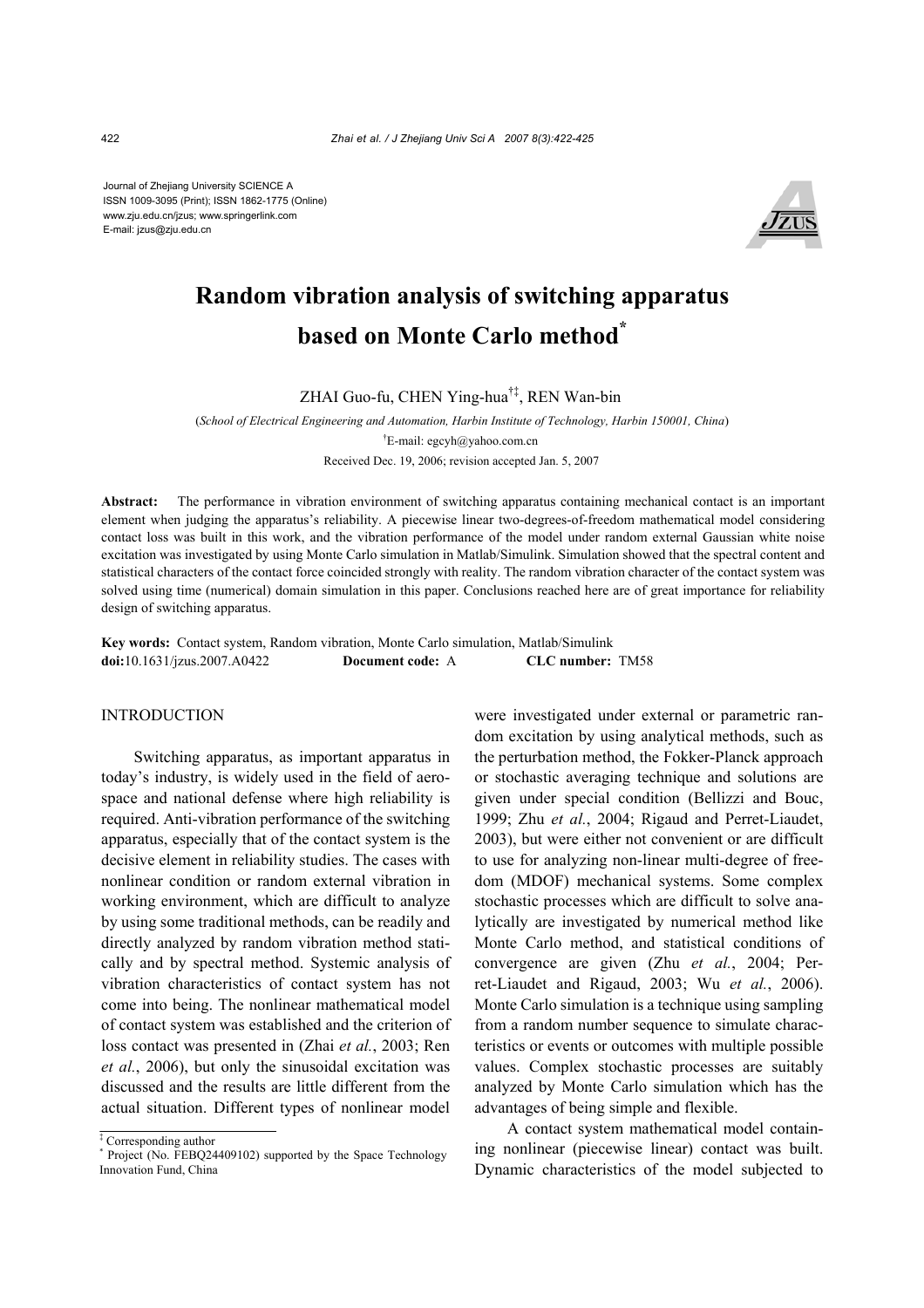Gaussian white noise was analyzed with stochastic processes theory by using Monte Carlo simulation, with the statistical results and spectral results being investigated in detail. Furthermore, the relations between the input excitation level and contact loss probability, input level and spectral content were discussed. The results showed the validity of the mathematical model built.

## CONTACT SYSTEM MATHEMATICAL MODEL

A model of a two-degrees-of-freedom oscillator which describes the contact system dynamic characteristics is shown in Fig.1.  $M_1$  and  $M_2$  denote equivalent mass of contact,  $\delta_1$  and  $\delta_2$  denote the initial deflection of the contact position,  $\delta_0$  is the initial elastic deformation between contact. The co-ordinate  $y_1$  represents the displacement of the mass  $M_1$  with respect to its fixed end, while  $y_2$  stands for the displacement of the mass  $M_2$  with respect to its fixed end. As the contact region can be assumed as an invariable rectangle, a segment linear spring with elastic coefficient  $k_i$  was used to represent the contact status of the contact system.



**Fig.1 Two-degrees-of-freedom oscillator of contact system**

If the exciting displacement is described by

$$
w_{1,2} = A\sin(\Omega t + \varphi), \tag{1}
$$

then we have  $F_{s1} = -M_1 A \Omega^2$ ,  $F_{s2} = -M_2 A \Omega^2$ . Each side of the contact system is excited by a harmonic force  $F_{s1}$  and  $F_{s2}$ . By the Principle of D'Alembert, the governing equations of motion for the system are

$$
\begin{cases}\nM_1 \ddot{y}_1 + c_1 \dot{y}_1 + k_j H(\delta_0 + y_1 - y_2)(\delta_0 + y_1 - y_2) \\
= k_1 (\delta_1 - y_1) + F_{s1}; \\
M_2 \ddot{y}_2 + c_2 \dot{y}_2 - k_j H(\delta_0 + y_1 - y_2)(\delta_0 + y_1 - y_2) \\
= -k_2 (\delta_2 + y_2) + F_{s2},\n\end{cases}
$$
\n(2)

where  $H(x)$  is the Heaviside unit step-function defined by  $H(x\geq 0)=1$ ,  $H(x<0)=0$ . Suppose that  $y_0 = M_1 A \Omega^2 / k_1$ , introduce the following dimensionless parameters:  $\tau = \Omega t$ ,  $\eta_i = y_i/y_0$ ,  $\omega_i^2 = k_i/M_i$ ,  $\varpi_i = \omega_i/\Omega$ ,  $\zeta_i = c_i/(2\sqrt{k_i M_i})$ ,  $\zeta_i = \xi_i \varpi_i$ ,  $\omega_i^2 = k_i/M_i$ ,  $\varpi_i = \omega_{ii}/\Omega$ ,  $\lambda = \varpi_1^2$ , where  $\varpi_i$  is the non-dimensional frequency and  $\omega_i$  (*i*=1,2) are the natural frequencies of the contact system. Now the dimensionless governing equations of the system motion can be rewritten as

$$
\begin{cases} \n\ddot{\eta}_1 + \zeta_1 \dot{\eta}_1 + H(\delta_0 / y_0 + \eta_1 - \eta_2) \varpi_{j1}^2 \\
\cdot (\delta_0 / y_0 + \eta_1 - \eta_2) + \varpi_1^2 (\eta_1 - \delta_1 / y_0) = \lambda F_{s1}; \\
\dot{\eta}_2 + \zeta_2 \dot{\eta}_2 - H(\delta_0 / y_0 + \eta_1 - \eta_2) \varpi_{j2}^2 \\
\cdot (\delta_0 / y_0 + \eta_1 - \eta_2) + \varpi_2^2 (\eta_2 + \delta_2 / y_0) = \lambda F_{s2}. \n\end{cases} (3)
$$

Eq.(3) can be solved by Explicit Runge-Kutta algorithm, with the elastic restoring force in contact system being obtained by

$$
N = H(\delta_0 + y_1 - y_2)\varpi_{j1}^2(\delta_0 / y_0 + \eta_1 - \eta_2)
$$
  
=  $H(\delta_0 + y_1 - y_2)\varpi_{j2}^2(\delta_0 / y_0 + \eta_1 - \eta_2).$  (4)

When  $\delta_0 + \gamma_1 - \gamma_2 \leq 0$ ,  $N = 0$ , contact loss occurs.

MONTE CARLO SIMULATION OF CONTACT **SYSTEM** 

The contact system's vibration characteristic is judged by the probability distribution and RMS spectra of contact force around resonance. Monte Carlo simulations conducted to estimate the relevant results. In order to simulate the Gaussian white-noise excitation, 500 samples of wide band pseudo-random signal were generated by using Eq.(5):

$$
\begin{cases}\nF_{s1} = \omega_1(\tau) = W_M \sum_{k=1}^M \cos(\varpi_{k1}\tau + \phi_{k1});\\ \nF_{s2} = \omega_2(\tau) = W_M \sum_{k=1}^M \cos(\varpi_{k2}\tau + \phi_{k2}),\n\end{cases} (5)
$$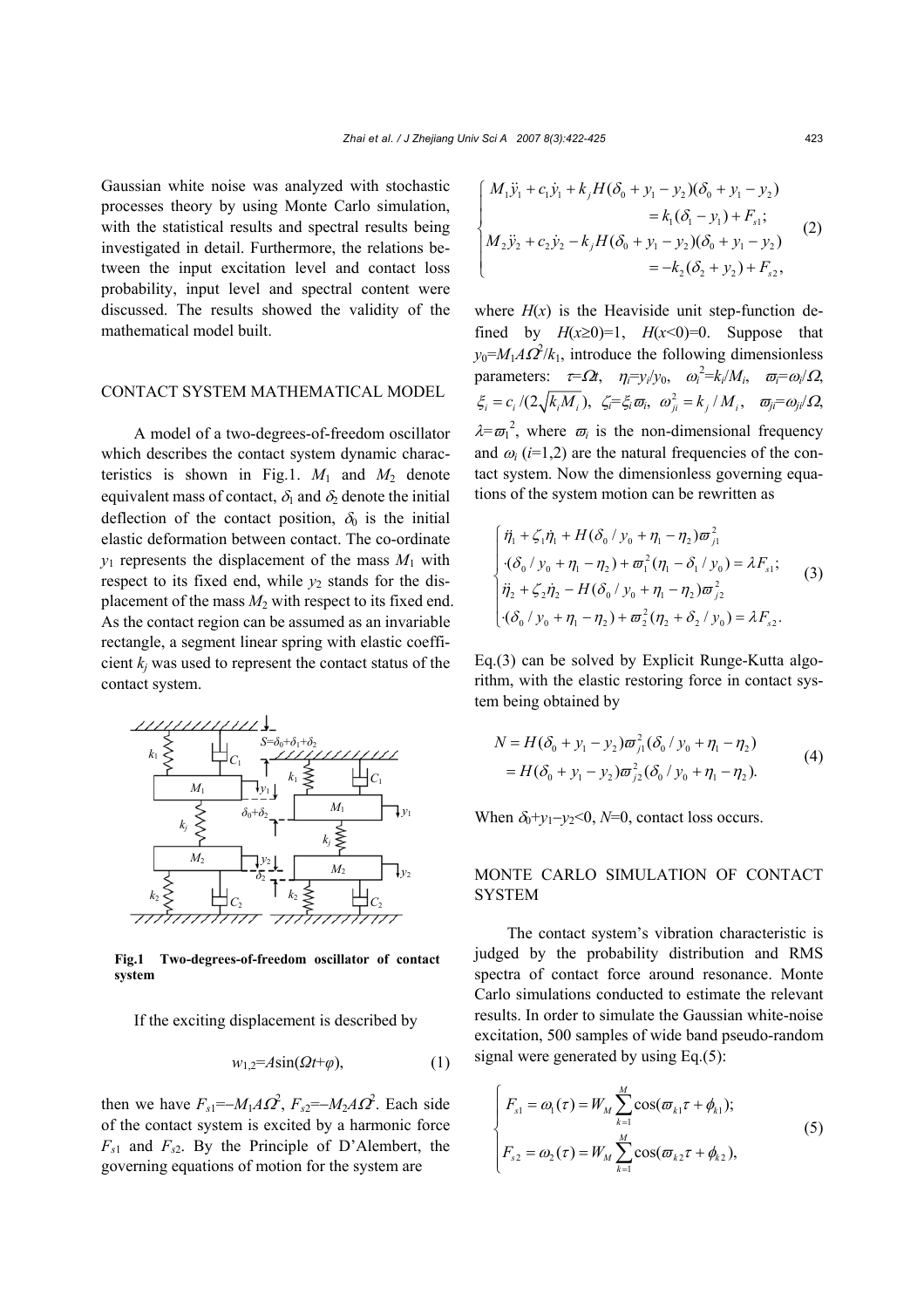where variables  $\overline{\omega}_{k1}$ ,  $\overline{\omega}_{k2}$  and  $\phi_{k1}$ ,  $\phi_{k2}$  are independent and uniformly distributed in [0,  $\varpi_{\text{max}}$ ] and [0,  $\pi$ ].  $W_M$ is related with the frequency resolution

$$
W_M = \sqrt{\Delta f h} \tag{6}
$$

The output random signal  $\omega_{1,2}(\tau)$  generated in this way should obey normal distribution. After substituting it into Eq.(3), the dynamic system can be written as

$$
\begin{cases}\n\ddot{\eta}_1 + \zeta_1 \dot{\eta}_1 + H(\delta_0 / y_0 + \eta_1 - \eta_2) \varpi_{j1}^2 \\
(\delta_0 / y_0 + \eta_1 - \eta_2) + \varpi_1^2 (\eta_1 - \delta_1 / y_0) = \lambda \omega_1(\tau); \\
\dot{\eta}_2 + \zeta_2 \dot{\eta}_2 - H(\delta_0 / y_0 + \eta_1 - \eta_2) \varpi_{j2}^2 \\
(\delta_0 / y_0 + \eta_1 - \eta_2) + \varpi_2^2 (\eta_2 + \delta_2 / y_0) = \lambda \omega_2(\tau).\n\end{cases}
$$
\n(7)

As a case of reed relay (Zhai *et al*., 2003),  $k_j$ =5.98×10<sup>9</sup> N/m,  $M_1$ = $M_2$ =2.0721×10<sup>-5</sup> kg,  $\delta_1$ = $\delta_2$ =2×  $10^{-4}$  m,  $k_1=k_2=220.264$  N/m,  $\delta_0=7.36622\times10^{-12}$  m.

Equivalence model of contact system is shown in Fig.2, module Random1, Random2 are external excitations, module inh is the gain of excitation.



**Fig.2 Equivalence model of contact system**

Statistical results of the probability densities of the contact force from Monte Carlo simulation are shown in Fig.3 showing that when  $h_1$ =4.85×10<sup>-6</sup>, *h*<sub>2</sub>=1.94×10<sup>-5</sup>, *h*<sub>3</sub>=4.85×10<sup>-4</sup>, *h*<sub>4</sub>=1.94×10<sup>-3</sup>, no contact loss occurs.



**Fig.3 Distribution of normal contact force under different input level**

However,  $h_5 = 7.76 \times 10^{-3}$ ,  $h_6 = 4.85 \times 10^{-2}$ ,  $h_7 =$ 1.94×10<sup>−</sup><sup>1</sup> intermittent contact loss occurs, corresponding to the probability distribution at *N*=0. Some statistical results are listed in Table 1.

**Table 1 Statistical results of Monte Carlo simulation**

| Input level    | Expectation | Variance | Probability                 |
|----------------|-------------|----------|-----------------------------|
| h              | u           | σ        | $p(\delta_0+y_1-y_2<0)$ (%) |
| $h_1$          | 0.99752     | 0.0088   | 0                           |
| h <sub>2</sub> | 0.99754     | 0.0176   | 0                           |
| $h_3$          | 0.99769     | 0.0884   | 0                           |
| $h_4$          | 0.99788     | 0.1769   | 0                           |
| $h_5$          | 0.99805     | 0.3486   | 0.21                        |
| $h_6$          | 0.99215     | 0.7196   | 8.556                       |
| h7             | 0.98105     | 1.4550   | 21.694                      |

The spectral content of contact force is obtained by Welch's method (Hayes, 1996; Welch, 1967) with 2048 samples. The sample vector is segmented into four sections of equal length, each with 50% overlap. Each segment is windowed with a Hamming window that is the same length as the segment. Average RMS spectrum obtained with a number of spectra up to 500 is shown in Fig.4. RMS spectrum can be computed by using Matlab command below:

### $[H.f]=psd(x,Nfft.1/Fs,Nfft,round(Nfft/2))$ , RMS\_spectrum=sqrt(H/Nfft)×2×sqrt(sum(hanning(Nfft)^ 2)/Nfft×2).

The contact loss ratio affected by seven different levels external excitation is denoted by one-side RMS spectrum (shown in Fig.4). Spectral results are obtained around the main dimensionless circular frequency  $\varpi_1=1$ .



**Fig.4 RMS spectrum of contact force under different excitation levels**